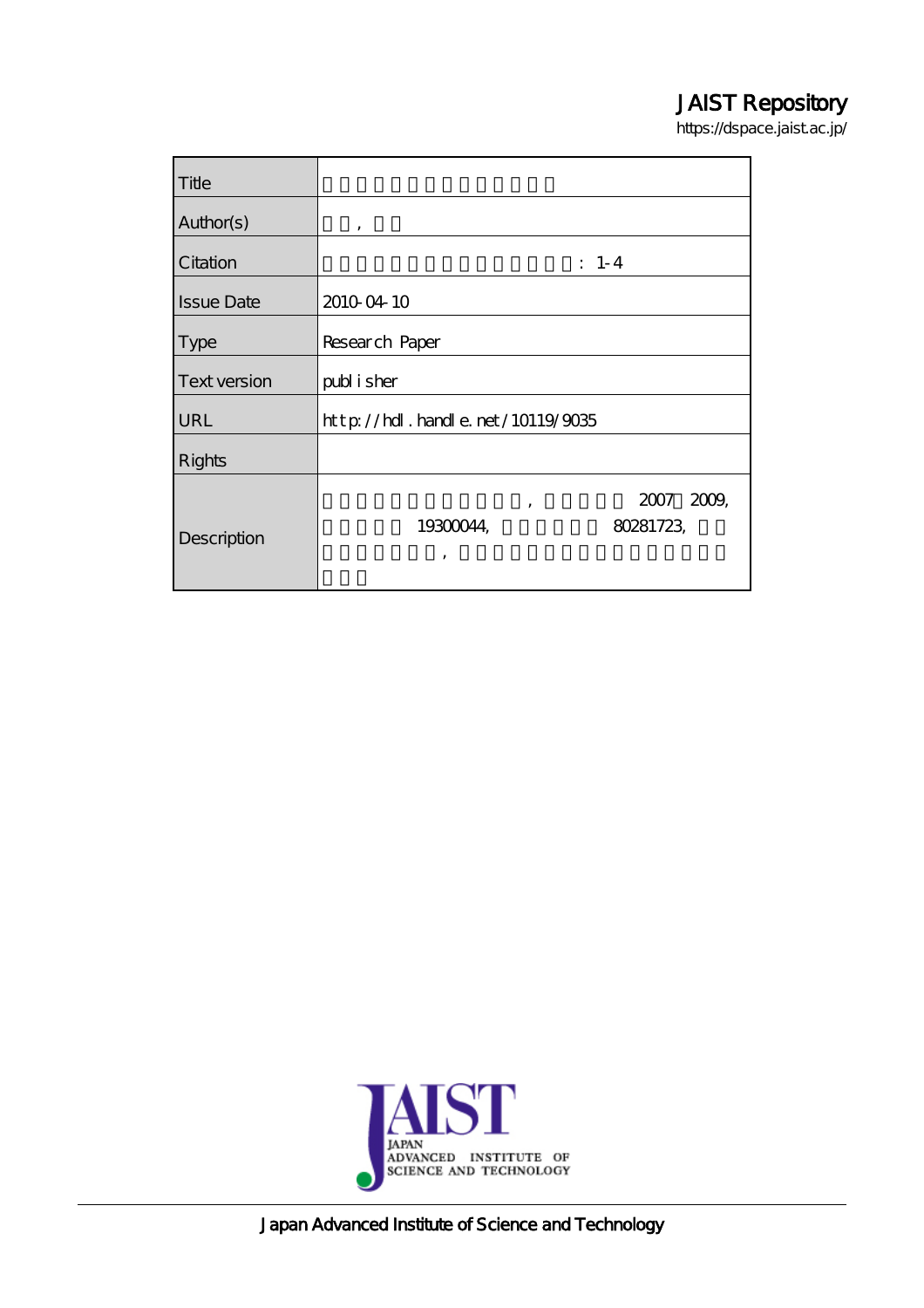## 様式 C-19

## 科学研究費補助金研究成果報告書

平成 22 年 4 月 10 日現在

研究種目: 基盤研究 (B) 研究期間: 2007~2009 課題番号: 19300044 研究課題名(和文)名人を超えるコンピュータ将棋

研究課題名(英文)A computer challenging human champion in shogi

研究代表者

**飯田 弘之 (IIDA HIROYUKI)** 北陸先端科学技術大学院大学・情報科学研究科・教授 研究者番号: 80281723

研究成果の概要(和文):将棋ソフトは近年大幅に改善されてきた。早指しであればコンピュー タが名人に勝つことも不可能ではない。本研究で開発した将棋ソフト TACOS は、研究開始当 時,他の将棋ソフト同様,序盤や中盤などいくつかの致命的な欠点があった。本研究における 様々な技術的進歩によって TACOS の強さは大幅に改善され人間を超えるほどに至った。顕著 な進歩の例として,証明数を用いた AND/OR 木探索があげられる。その他多くの改良により名 人レベルに到達できた。

## 研究成果の概要(英文):

Shogi programs have been improved significantly in the recent years. In a speed game it is possible for a computer to win against the masters. Our shogi programs TACOS, like other programs, had some clear weaknesses, in particular in the opening and the middle game. In the endgame stage the mating search works well, and a computer can almost outperform the best human players. One of the significant advances is the development of proof-number-based AND/OR tree-search algorithms for the domain of mating search. With many efforts in this direction such as opening strategy and various search enhancements, TACOS became strong sufficiently to compare the human masters.

|        |             |           | (金額単位:円)    |
|--------|-------------|-----------|-------------|
|        | 直接経費        | 間接経費      | 計<br>合      |
| 2007年度 | 2, 300, 000 | 690,000   | 2, 990, 000 |
| 2008年度 | 2, 100, 000 | 630,000   | 2,730,000   |
| 2009年度 | 1,400,000   | 420,000   | 1,820,000   |
| 年度     |             |           |             |
| 年度     |             |           |             |
| 計<br>総 | 5,800,000   | 1,740,000 | 7,540,000   |

交付決定額

研究分野:総合領域

科研費の分科・細目:情報学・知能情報学

キーワード:名人の知、将棋、ゲームソフト、ゲーム理論値、人工知能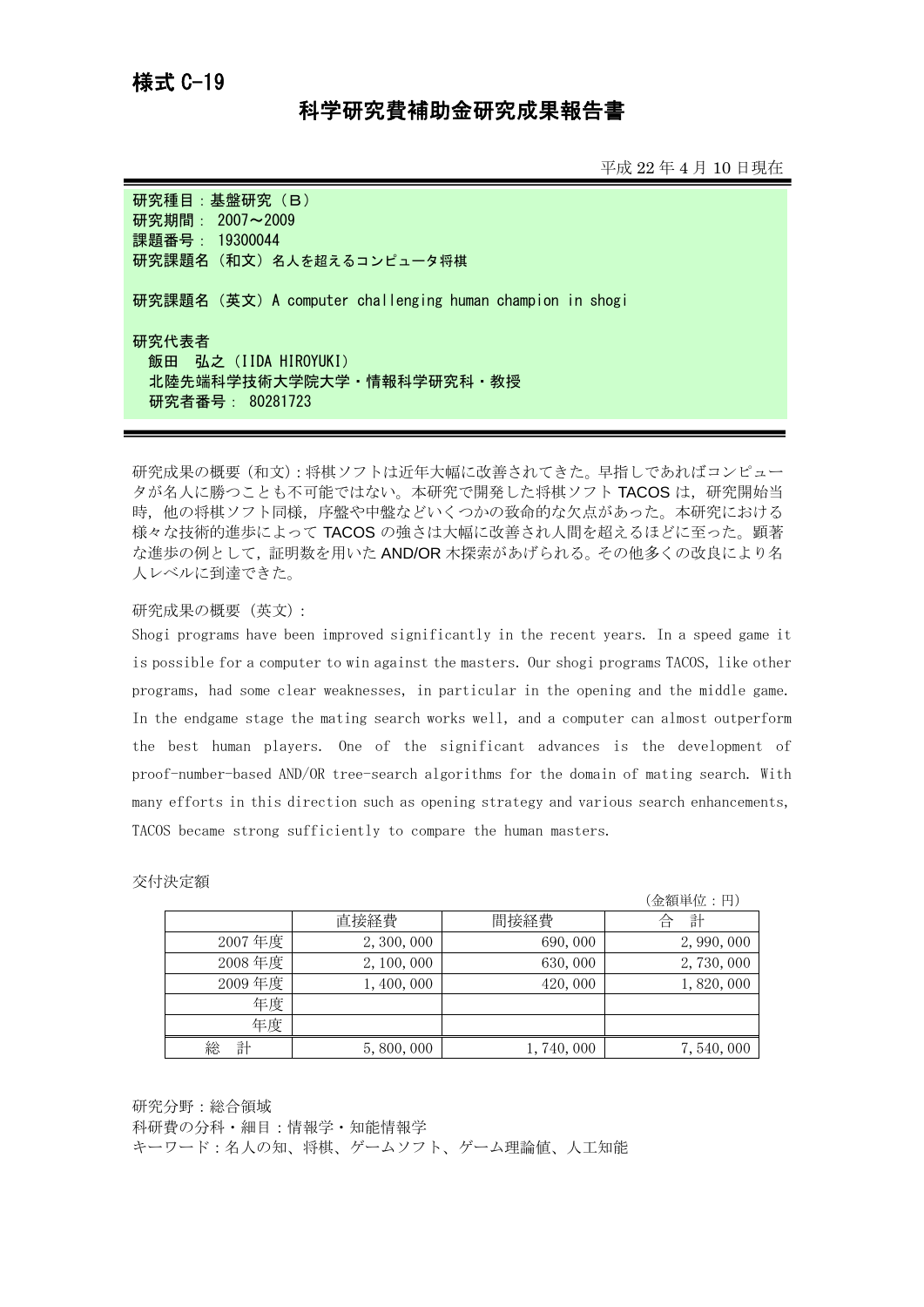1.研究開始当初の背景

コンピュータ将棋の実力が年々向上し,ま もなく名人に近づくだろうとの期待感が高 まり,本研究のスタート時点では,当該分野 の研究動向は社会的に大いに注目される背 景があった。

2005 年 9 月 18 日,本研究で本格的に開発 を進めることになった将棋ソフト TACOS が 日本将棋連盟のプロ棋士・橋本崇載五段との 公開対局が実現した。TACOS は予想以上の 善戦となり,勝利目前まで迫り大きな反響を もたらした。その試合がきっかけとなって, 日本将棋連盟は所属のプロ棋士に対して将 棋ソフトとの公開試合を許可制にするとい う、事実上の禁止対策を発表し、NHK 番組で 報道された。このことからもわかるように, すでに TACOS はプロ棋士のレベルに近づい ていたことは明白である。

しかし,TACOS を含むすべての将棋ソフ トが名人を超えるには技術的に達成しなけ ればならない重要な課題がいくつもあった。 例えば,序盤戦術が非常に乏しく,コンピュ ータは序盤早期の段階で簡単に形勢を悪く してしまうという傾向がみられた。具体的に は,序盤定跡に登録してあるプロ棋士の棋譜 を参考にして,単なる同一局面の検索程度の ことしか処理をしていない状況であった。そ のため,定跡から外れた場合に動作がおかし くなり、弱点を露呈するということがしばし ば生じた。中盤ではエキスパートの高度な判 断である大局観に相当する将棋ソフトの思 考部分が不十分なケースがしばしば現れ、方 向違いの着手が選択されるという弱点があ った。

2.研究の目的

名人を超える将棋システムを開発するこ とに焦点を当てて本研究を推進した。そのた めにクリアしなければならない課題を見出 し,そして,それらに対して新たな技術を開 発することで改善するというパターンを繰 り返し,ついには名人を超えるという方針で 本研究を遂行した。

また,名人を超える将棋ソフトの開発を行 う涂上で様々な基礎技術や新たな概念を考 案した。それらの応用として,ゲーム理論値 を予測する技術を考案した。

さらに,名人に匹敵するような強い将棋ソ フトを利用して,ゲーム場における知と知の 相互作用を探求するという人工知能の深い 課題に挑戦した。

3.研究の方法

将棋ソフトはゲーム木探索と局面評価の 融合によって実現される。序盤、中盤、終盤 を名人レベルかそれ以上のレベルでプレイ するために,様々な工夫を検討する。探索ア

ルゴリズムや局面評価のための新たなアイ デアを考案する。提案する手法を検証するた めの評価実験を実施する。

本研究で用いた手法は、次のように分類で きる。(1)他者との実戦を重ねる。(2)改 善点を見つける。(3)改善するための新た な技術を考案する。

他者との対戦では,インターネット上の将 棋クラブでの自動対戦,他の将棋ソフトとの 自動対戦,上位者との手動対戦などがある。 思考時間など様々な条件設定の下,数多くの 自動対戦実験を実施した。

改善点を見つけるために,自動対戦の成績 の統計を解析し、あるいは、エキスパートの 方に分析していただいた。

4.研究成果

序盤でコンピュータが自分の思考特徴を 理解した上で,有利な序盤戦術に相手を誘導 する技術を開発した。定跡を外れた場合の序 盤戦術の継承に着目し,序盤から中盤への滑 らかな移行ができない戦型は選択し難いよ うに自動調整される。コンピュータが自分の 長所・短所を把握した上で,序盤戦法を適切 に選択できるように,序盤定跡の木構造に重 み付けを行う手法を考案した。この成果によ り,序盤で不利になるケースが極端に減少し, むしろほとんどの場合,優勢に中盤まで進め ることができるようになった。とりわけ、プ ロ棋士のような人間の強いプレイヤと対局 する際に重要な役割を果たしている。

中盤での先読み探索も大幅に改善された。 自然言語処理の技術の応用として、context killer heuristics を考案し、探索の効率化およ び着手選択の質向上を実現した。また,局面 の評価関数の性能を改善するために,ボナン ザメッソードと呼ばれる勾配法に基づく最 適化方式を利用した。学習の収束時間に大き な課題があったが,収束時間を大幅に短縮で きる最適化アルゴリズムを考案し,その有用 性を対戦結果によって検証した。

終盤では,相手王の詰みに関する探索は AND/OR 木探索問題に帰着するケースがし ばしば発生する。将棋のような複雑なゲーム では,20 手を超えるような十分深い探索は時 間がかかり過ぎるので実用的でない。短時間 で終盤の寄せ合いを処理できる探索アルゴ リズム (Weak Proof Number Search) を考 案した。オセロを題材として,その探索アル ゴリズムの性能を評価した結果,従来の手法 では終盤で残り空きマス 28 が限界であった のが、残り空きマス 33 くらいまで探索でき るようになった。この成果は将棋の終盤をさ らに充実させ,レベルアップに寄与した。

本研究で開発した TACOS は 2008 年に北 京で開催された Computer Olympiad, および 2009 年にスペインで開催された Computer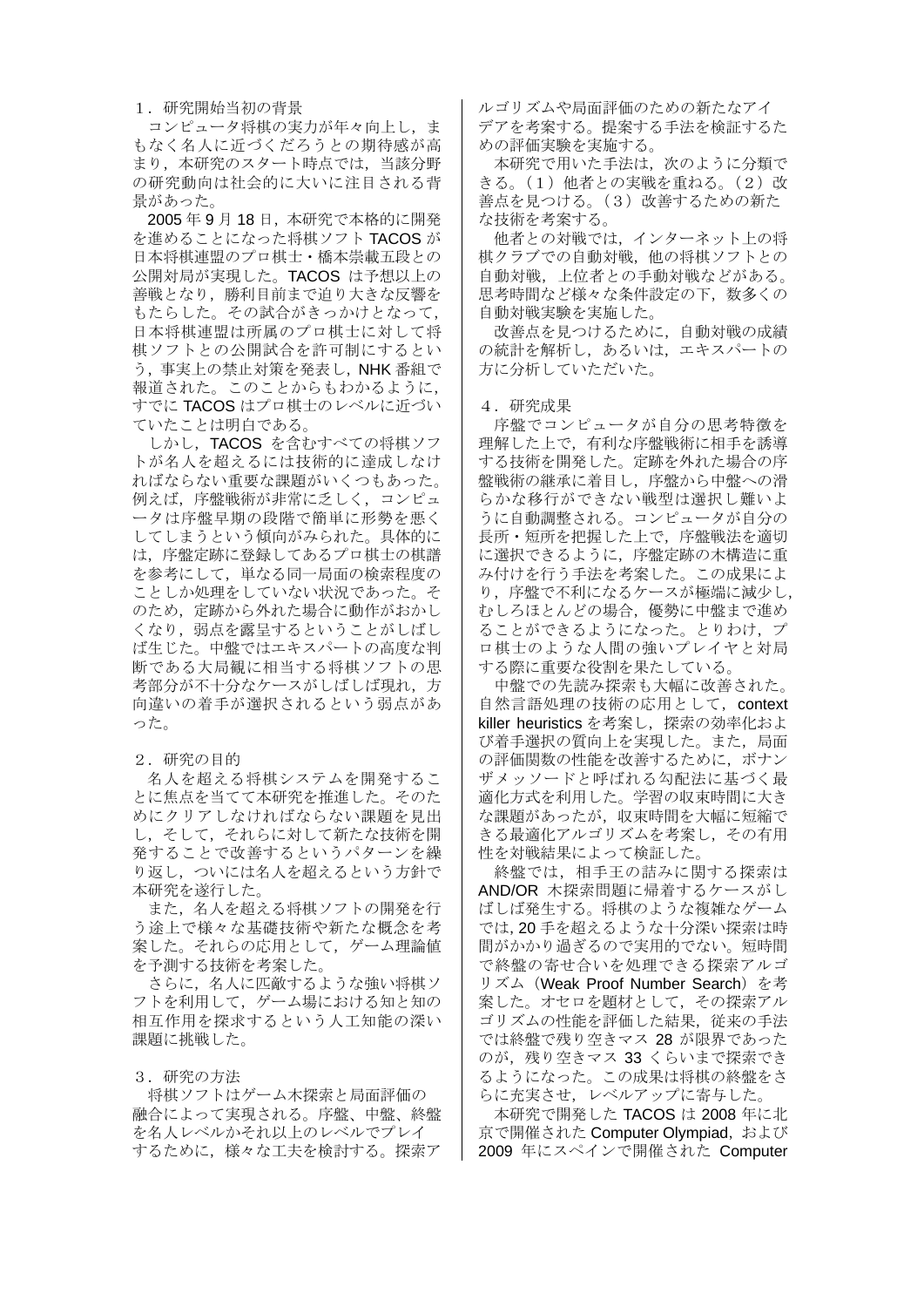Olympiad で優勝した。

5.主な発表論文等 〔雑誌論文〕(計 11 件)

- [1] J.Kloetzer, H.Iida and B.Bouzy, Playing Amazons Endgames, ICGA Journal , 32(3), 140-148, 2009 査読有
- [2] A.Cincotti, S. Komori, and H.Iida , The Game of Synchronized Triomineering and Synchronized Tridomineering International Journal of Computational and Mathematical Sciences , 2(3), 143-148, 2008 査読有
- [3] A. Cincotti and H. Iida, The Game of Synchronized Domineering, CG2008, Lecture Notes on Computer Science, 5131, 241-251, 2008 査読有
- [4] T.Ueda, T.Hashimoto, J.Hashimoto, H.Iida, Weak Proof-Number Search, CG2008, Lecture Notes on Computer Science, 5131, 157-168, 2008 査読有
- [5] 作田・飯田,不完全情報ゲームでの可能 局面数え上げに基づく着手決定一軍艦ゲ ームを題材として,ゲーム学会誌, 2(1), 28-35, 2008 査読有
- [6] A. Cincotti and H. Iida, the Game of Synchronized Maundy Cake, Proceedings of 7th Annual Hawaii International Conference on Statistics, Mathematics and Related Fields, 422-429, 2008 査 読有
- [7] 小森・A. Cincotti・橋本・飯田, 同時 着手ゲームにおける αβ 探索,第 13 回ゲ ームプログラミングワークショップ, 2008, 11, 132-135, 2008 査読有
- [8] A. Cincotti, H. Iida, J. Yoshimura, Refinement and Complexity in the Evolution of Chess, Proceedings of the 10th International Conference on

Computer Science and Informatics, 650-654, 2007 査読有

- [9] J. Hashimoto, T. Hashimoto, and H. Iida, Context Killer Heuristic and Its Application to Computer Shogi, Proceedings of Computer Games Workshop, (eds. Jaap van den Herik et al.) , 39-48, 2007 査読有
- [10] J. Kloetzer, H. Iida, and B. Bouzy, The Monte-Carlo Approach in Amazons, Proceedings of Computer Games Workshop, (eds. Jaap van den Herik et al.), 185-192, 2007 査読有
- [11] A. Cincotti, H. Iida, The Game of Synchronized Cutcake, Proceedings of the 2007 IEEE Symposium on Computational Intelligence and Games, 374-379, 2007 査読有

〔学会発表〕(計 13 件)

- [1] 飯田,ゲームの魅力―新たな学際的研究 を目指して-,京都大学産官学連携センタ ーNEDO特別講座計算科学セミナー, 2009.7.30,京都
- [2] H. Iida, Computers and Japanese Art, Symposium TiCC : Computers and Art (基 調講演),Tilburg University, 2009.3.27, Tilburg, オランダ
- [3] H.Iida, Using IT to Support Human Dignity from Gerontology's Perspective, Gerontology International Synthesis Conference 2009 (招待講演), 35, 2009.3.13, ビシャカパトナム, インド
- [4] H. Iida and A. Cincotti, The Game of Synchronized Domineering, International Conference on Computers and Games (CG2008), 2008.9.29, Beijing [5] 小森, CINCOTTI A,飯田, 同時着手